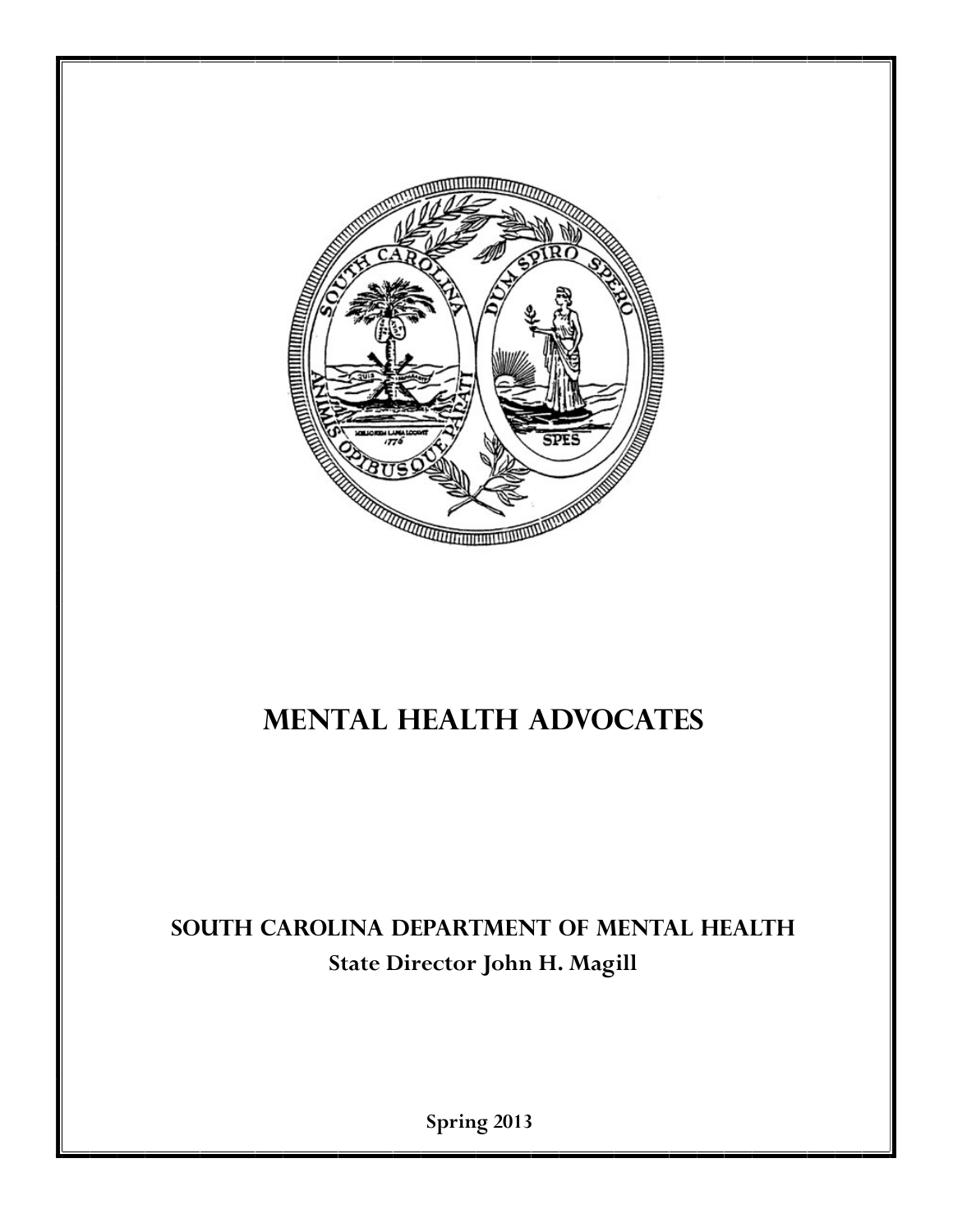DMH OPERATES A NETWORK OF SEVENTEEN COMMUNITY MENTAL HEALTH CENTERS, 42 CLINICS, FOUR HOSPITALS, THREE VETERANS' NURSING HOMES, AND ONE COMMUNITY NURSING HOME.

#### **DMH HOSPITALS AND NURSING HOMES**

| Columbia, SC                                                                        |
|-------------------------------------------------------------------------------------|
| G. Werber Bryan Psychiatric<br>Hospital                                             |
| William S. Hall Psychiatric<br>Institute (Child & Adolescents)                      |
| Morris Village Alcohol & Drug<br><b>Addiction Treatment Center</b>                  |
| C.M. Tucker, Jr. Nursing Care<br>Center - Stone Pavilion<br>(Veterans Nursing Home) |
| C.M. Tucker, Jr. Nursing Care<br>Center - Roddey Pavilion                           |
| Anderson, SC                                                                        |
| Patrick B. Harris Psychiatric<br>Hospital                                           |
| Richard M. Campbell<br><b>Veterans Nursing Home</b>                                 |

#### **Walterboro, SC**

Veterans Victory House (Veterans Nursing Home)

# DMH HISTORY AND DEMOGRAPHICS

South Carolina has a long history of caring for those suffering from mental illness. In 1694, the Lords Proprietors of South Carolina established that the destitute mentally ill should be cared for by local governments. The concept of "Outdoor Relief," based upon Elizabethan Poor Laws, affirmed that the poor, sick and/or disabled should be taken in or boarded at public expense. In 1762, the Fellowship Society of Charleston established an infirmary for the mentally ill. But it was not until the 1800's that the mental health movement received legislative attention at the state level.

Championing the mentally ill, South Carolina Legislators Colonel Samuel Farrow and Major William Crafts worked zealously to sensitize their fellow lawmakers to the needs of the mentally ill, and on December 20, 1821, the South Carolina State Legislature passed a statute-at-large approving \$30,000 to build the South Carolina Lunatic Asylum and a school for the 'deaf and dumb'. This legislation made South Carolina the second state in the nation (after Virginia) to provide funds for the care and treatment of people with mental illnesses.

The Mills Building, designed by renowned architect Robert Mills, was completed and operational in 1828 as the South Carolina Lunatic Asylum. The facilities

grew through the decades to meet demand, until inpatient occupancy peaked in the 1960's at well over 6,000 patients on any given day. From 1828 through 2012, South Carolina state-run hospitals and nursing homes treated over 938,000 patients and provided over 149,100,000 bed days.

In the 1920's, treatment of the mentally ill began to include outpatient care as well as institutional care. The first outpatient center in South Carolina was established in Columbia in 1923.

The 1950's saw the discovery of phenothiazines, "miracle drugs" that controlled many severe symptoms of mental illness, making it possible to "unlock" wards. These drugs enabled many patients to function in society and work towards recovery, reducing the need for prolonged hospitalization. Government supp or t and spending increased in the 1960's. The South Carolina Community Mental Health Services Act (1961) and the Federal Community Health Centers Act (1963) provided more funds for local mental health care.

The South Carolina Department of Mental Health (DMH) was founded in 1964. In 1967, the first mental healthcare complex in the South, the Columbia Area Mental Health Center, was built. The centers and clinics have served over 2,890,000 patients, providing over 39,600,000 clinical contacts.

Today, DMH operates a network of 17 community mental health centers, 42 clinics, three veterans' nursing homes, and one community nursing home. DMH is one of the largest hospital and community-based systems of care in South Carolina. In FY12, DMH outpatient clinics provided more than 1,179,000 clinical contacts and DMH hospitals and nursing homes provided more than 515,250 bed days. Last year, DMH treated nearly 100,000 citizens, including approximately 30,000 children and adolescents.

> DMH MISSION: TO SUPPORT THE RECOVERY OF PEOPLE WITH MENTAL ILLNESSES.



Babcock Building Cupola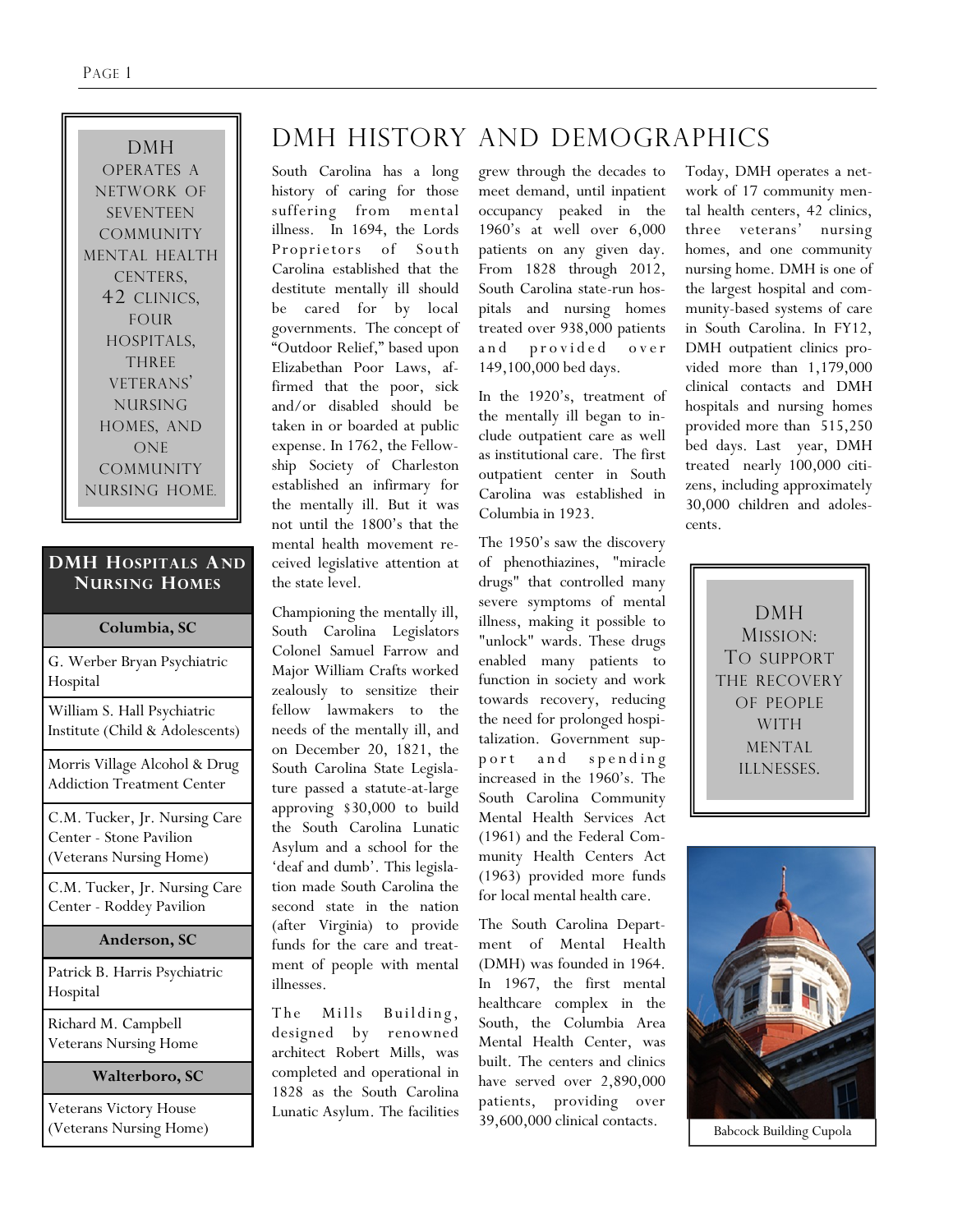### DMH COLLABORATES WITH MENTAL HEALTH ADVOCATES

It takes collaboration with many public and private agencies and organizations to meet the needs of those with mental illness.

This publication profiles a few of the people and organizations with missions similar to that of the South Carolina Department of Mental Health: to support the recovery of people with mental illness.

### BILL LINDSEY, NAMI SC EXECUTIVE DIRECTOR

Bill Lindsey is the executive director of National Alliance on Mental Illness South Carolina (NAMI SC) . He identifies his first and foremost affiliation with the DMH as his son, who has bipolar disorder and is served by the Agency. Additionally, he is on the Board of Directors of the Columbia Area Mental Health Center and serves on the Returning Veterans Policy Academy.

Lindsey was born in Atlanta and raised in Atlanta and surrounding areas. He graduated from the University of Georgia and moved to Columbia in 1977. Lindsey's interest in the area of mental health began in 2001. His son, who was attending Clemson on scholarship, began experiencing problems with mental health in the spring of his sophomore year. Lindsey counts himself as fortunate that he happened to have a friend who was leading a support group at NAMI who encouraged him to attend a meeting. He notes that it typically takes people about 10 years from the start of their connection to mental illness before they "find" NAMI, despite the organization being the largest mental health grass roots nonprofit in

the country. Over the years he became more involved with the organization, taking many of the education and support group classes and deciding he wanted to try and make a difference within the organization. He joined the Mid-Carolina NAMI board, serving in the positions of secretary and Board president. Eventually, he joined the NAMI state planning council as well. He decided to join the state office in 2005 and has been director of NAMI SC since 2007.

Lindsey had no idea growing up that this was the direction his life would take. Of the path his life has taken he notes, "It's good because I'm passionate about it from a personal level but it's good that there are some people out there that try and make a difference for those that don't have a voice or lobbying group behind them.‖ He feels he has helped elevate public recognition of NAMI. As director of Program Operations he developed a relationship with MUSC to start provider education programs. This endeavor has helped him in the area of advocacy both with the State Legislature and the Media since he knew firsthand what was being done locally by the organization. Additionally, Lindsey is instrumental in promoting and expanding a nationally known training program, Crisis Intervention Training (CIT) in South Carolina. The training focuses on teaching law enforcement first responders how to de-escalate people who are in the midst of a mental health crisis. The training covers variety of disorders, including PTSD. It is a win-win solution, as it both aids the person in crisis while simultaneously keeping law enforcement personnel safe. The attendance of the programs has skyrocketed.

NAMI is sponsoring a piece of SC legislation in addition to its ongoing advocacy efforts for the DMH budget. H-3366, S-117 addresses communication. Patients are given the opportunity to sign a form designating a family member or loved one as part of their treatment. This bill goes a step further, in that it gives clients a clear opportunity to sign this form. Last year, NAMI sponsored the Jason Flatt Act, which passed the legislature and was signed into law by Governor Haley on May 14, 2012. This act requires school teachers and guidance counselors to attend



Bill Lindsey, NAMI SC Executive Director

NAMI'S FREE **CRISIS** INTERVENTION TRAINING FOCUSES ON TEACHING LAW ENFORCEMENT FIRST RESPONDERS HOW TO DE-ESCALATE PEOPLE WHO ARE IN THE MIDST OF A MENTAL HEALTH CRISIS.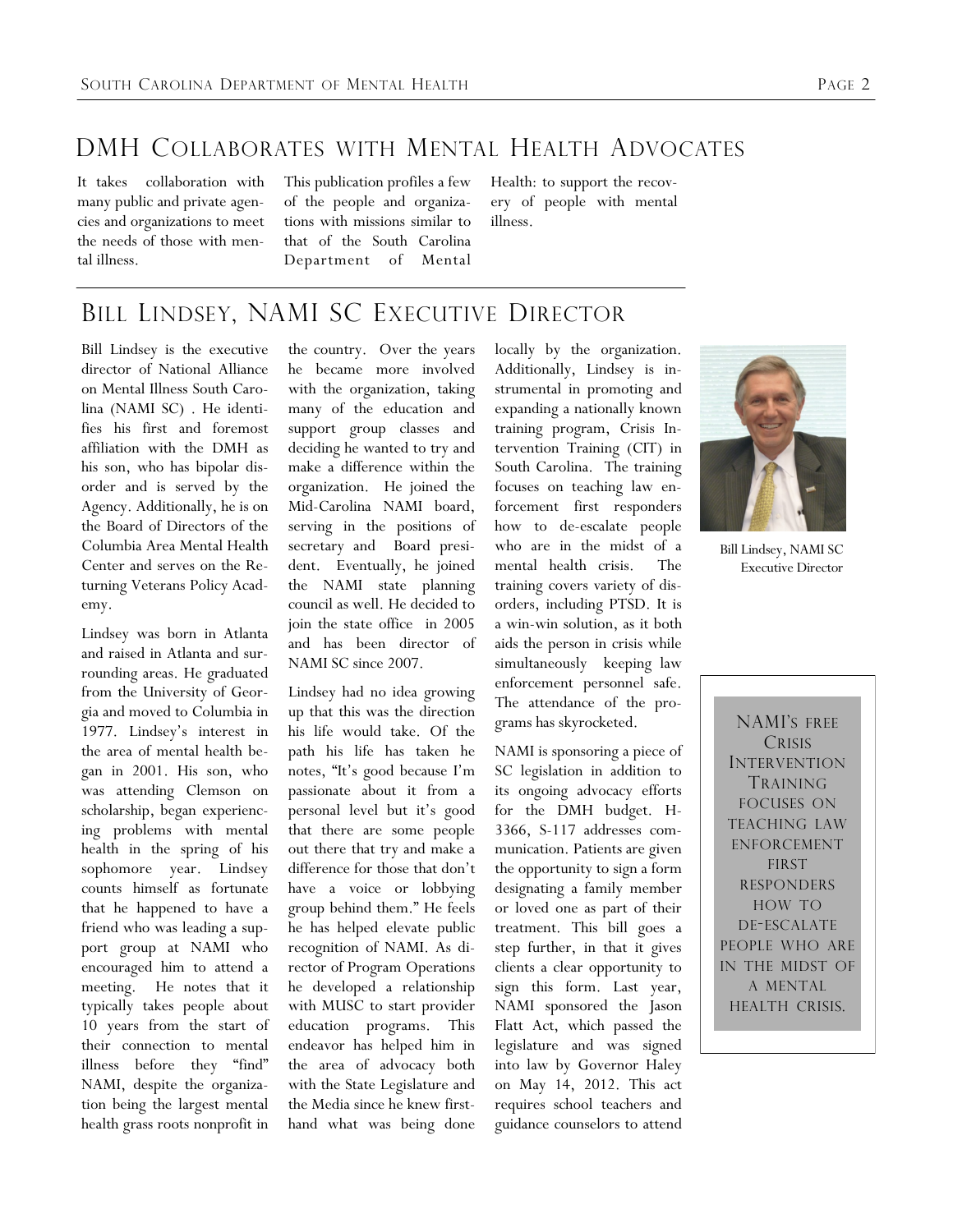#### BILL LINDSEY, NAMI SC EXECUTIVE DIRECTOR

NAMI SC HAS THREE MENTAL HEALTH AWARENESS WALKS EACH YEAR IN COLUMBIA, GREENVILLE, AND BEAUFORT. a two hour course on suicide awareness and prevention. This is very important, since suicide is not talked about enough and can be preventable.

NAMI SC has three mental health awareness walks each year in Columbia, Greenville, and Beaufort. The key purpose of the walks is to raise awareness of mental illness. Secondary is fundraising to assist the local affiliates in continuing their services.

Lindsey says the future of NAMI is continued growth. This year NAMI has initiated ―Parents and Teachers as Allies". It is similar to provider education; teachers and counselors will get training on mental illness with a student client perspective. The demand for this program is huge and NAMI is looking at ways

to fund its expansion. All the programs NAMI provides are free, so finding sponsorship is a key component of ensuring these resources continue to be available for the citizens of South Carolina.

Additionally, the Crisis Intervention Training will continue to expand. "In Our Own Voice" is a speaker's bureau where clients who have journeyed through mental illness and have achieved success speak to rotary clubs, schools and churches around the state. Provider education continues to be a focus, with class length shortened to five weeks to allow more classes available each year. NAMI's fastest growing program is a support group called NAMI Connections, which is for people with mental illness. It began in 2007 and now the

(continued from page 2)

Mid-Carolina chapter of NAMI runs five of these groups per week. The original concept was similar to AA, in that if someone was having a problem he or she could find a support group to attend that day. The groups are peer-led, taught on a NAMI model and facilitated by folks who have lived it.

Lindsey has a passion for people and political issues and this serves him well as the director of NAMI. He was in the retail business arena for many years and notes, "You don't get the same feeling or the return that you put out as you do when you see that you are helping someone. Especially when it's people who might not have anyone out there doing it for them if you aren't doing it."

### BONNIE PATE, SC SHARE EXECUTIVE DIRECTOR



Bonnie Pate, SC SHARE Executive Director

Bonnie Pate serves as executive director of SC SHARE (SHARE), a local non-profit organization with the mission of supporting the recovery of people with mental illness through education, advocacy, and navigation. SHARE receives most of its funding from the DMH via contract or proviso.

A Columbia native, Pate spent many years working in Marketing in Atlanta, Georgia, but returned to the area in 1998, when she became director of SHARE. Her first exposure to recovery was at the age of nine, when her father went to an inpatient

treatment center for people with alcohol addiction. She watched as her father got better, and became well known with others who had faced addiction, talking about recovery and sobriety. She even accompanied him to Alcoholics Anonymous (AA) meetings, so, as she explains, ―Recovery never had a negative connotation to me."

But it was not only her early observance of recovery in action that guided Pate in her career; she credits her own in that regard. In 1979, she received treatment from Morris Village treatment center, DMH's inpatient substance abuse treatment facility. "If I had not gone into recovery, I would not be here," she explained.

She is proud to have helped SHARE build a real plan and identity for itself, taking the basics of the "12 steps" and developing a workbook expanding on those principles, for example. "We wanted to make the 12 step process more open," explains Pate. As SHARE expands, she hopes to increase community outreach. Her dream is to send teams out to reach individuals in need in rural areas and talk

(continued on page 5)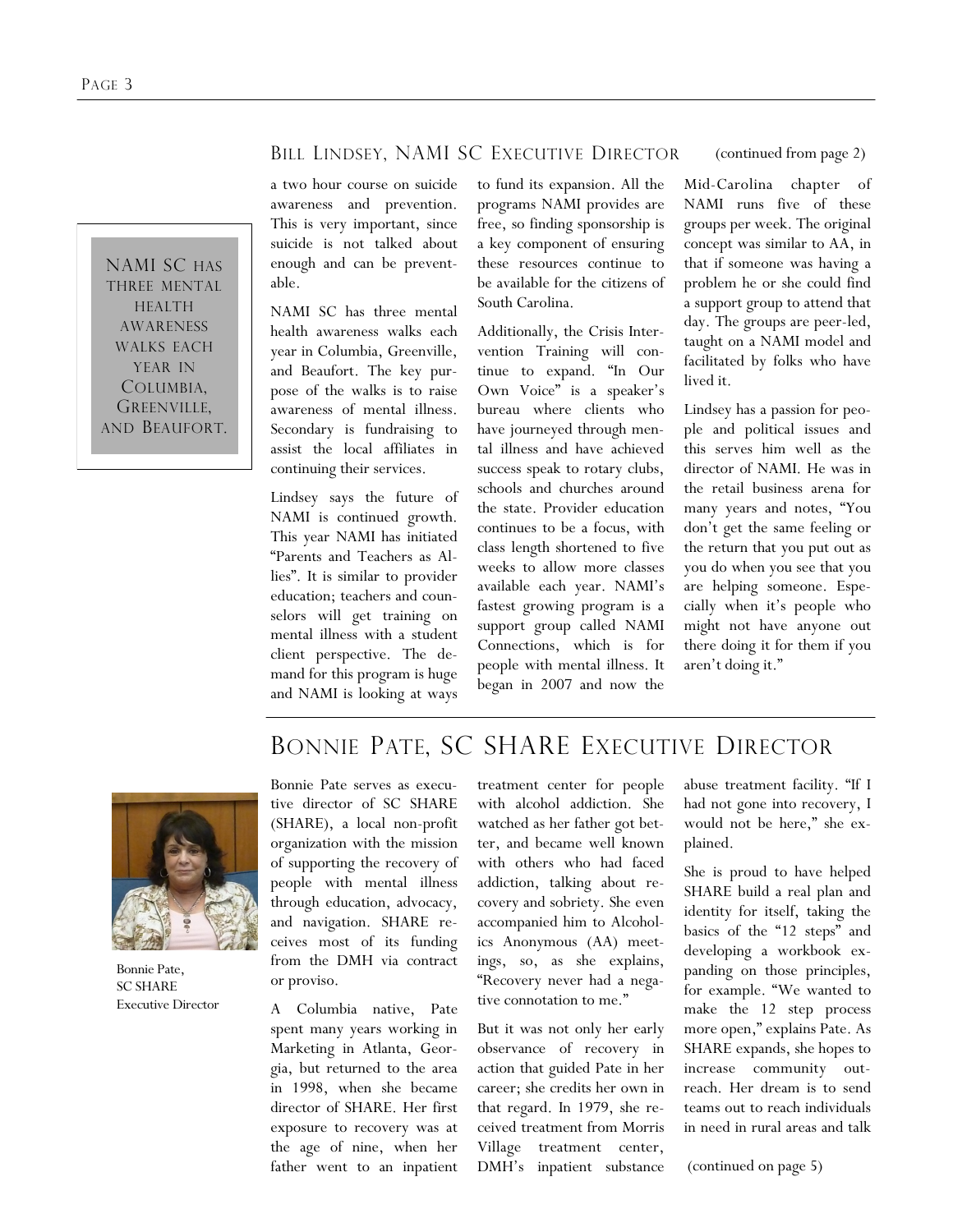## JOY JAY, MHA SC EXECUTIVE DIRECTOR

Spartanburg native Joy Jay is executive director of the South Carolina chapter of Mental Health America, a non -profit advocacy group that partners with DMH on numerous projects.

Jay joined the Mental Health movement in 1988, when she became volunteer coordinator for the MHA Aiken chapter. By 1989 she was director there. She went on to work with Mental Health Partners in Columbia, a privately funded group that undertook many creative, innovative projects, including housing and employment.

Jay realized how much she loved her work with clients, and in 2001 became executive director of MHA-SC. "MHA embodies the spirit of advocacy and service to people with mental illness," Joy explains. "We work with groups like Lexington Mental Health Center (with housing) as partners, we build on our common goals."

This attitude of coalition helped MHA-SC develop legislative goals and build groundwork for collaborations that still exist today, and housing is definitely her passion. "I am passionate about housing because I truly feel that a safe, reliable home results in a focus on recovery," she explains. "It is amazing to watch folks flourish and get their lives back when they know they have stable housing."

MHA's dedication to housing

has resulted in more than 600 people in our state being in some form of housing. In fact, in May of 2012, MHA-SC opened Williams Place in Columbia. The 15 unit housing complex was a collaborative effort, as MHA worked with the State Housing Authority, Health and Human Services, and DMH.

In addition to advocacy, MHA has evolved to become a direct service provider, serving as the largest representative payee in South Carolina. It also offers day programs in Columbia and Beaufort, group homes, and other services. MHA-SC is on the front lines.

Jay reflects on the past and recognizes the changes in Mental Health, citing unbelievable improvements in medications and minimization of side effects, and the move of clients from institutional settings to the community. She notes, however that Mental Health has lost some ground, primarily due to lack of funding as well as stigma. ―Misinformation and stigma, especially in housing, are still serious problems we must address," she says.

Looking to the future, Jay hopes to see advances in the Peer Support movement and its expansion. She believes strongly in the benefit of peer navigators, who guide clients through the system. She hopes to see MHA-SC continue to build a continuum to move people from long term hospitalizations to the community."The infrastructure is there," she explains, "but we need services to go along with it. I want to get folks who have been hospitalized for a long time into short term group homes and then permanent community housing."

She is just as passionate about advocacy: "I really want to relaunch and expand suicide prevention services, especially in light of our returning veterans," she explains. "I also want to expand our Don't Duck Mental Health program. It is one of my favorites." This program features a duck named I. C. Hope, who teaches children about mental health. "We have got to get out there to kids and let them know that it's OK to talk about mental health," Jay said.

Jay explains her personal philosophy: "I admire resilience. We have to realize that people with mental illness have the same hopes as everyone else, and they have much to teach us, if we will listen," she says, "You don't feel sorry for people in need, you feel empathy. Mental illness can happen to anyone, and getting that right door can change someone's life."



Joy Jay, MHA SC Executive Director

JAY HOPES TO SEE MHA-SC CONTINUE TO BUILD A CONTINUUM TO MOVE PEOPLE FROM LONG TERM HOSPITAL-IZATIONS TO THE COMMUNITY.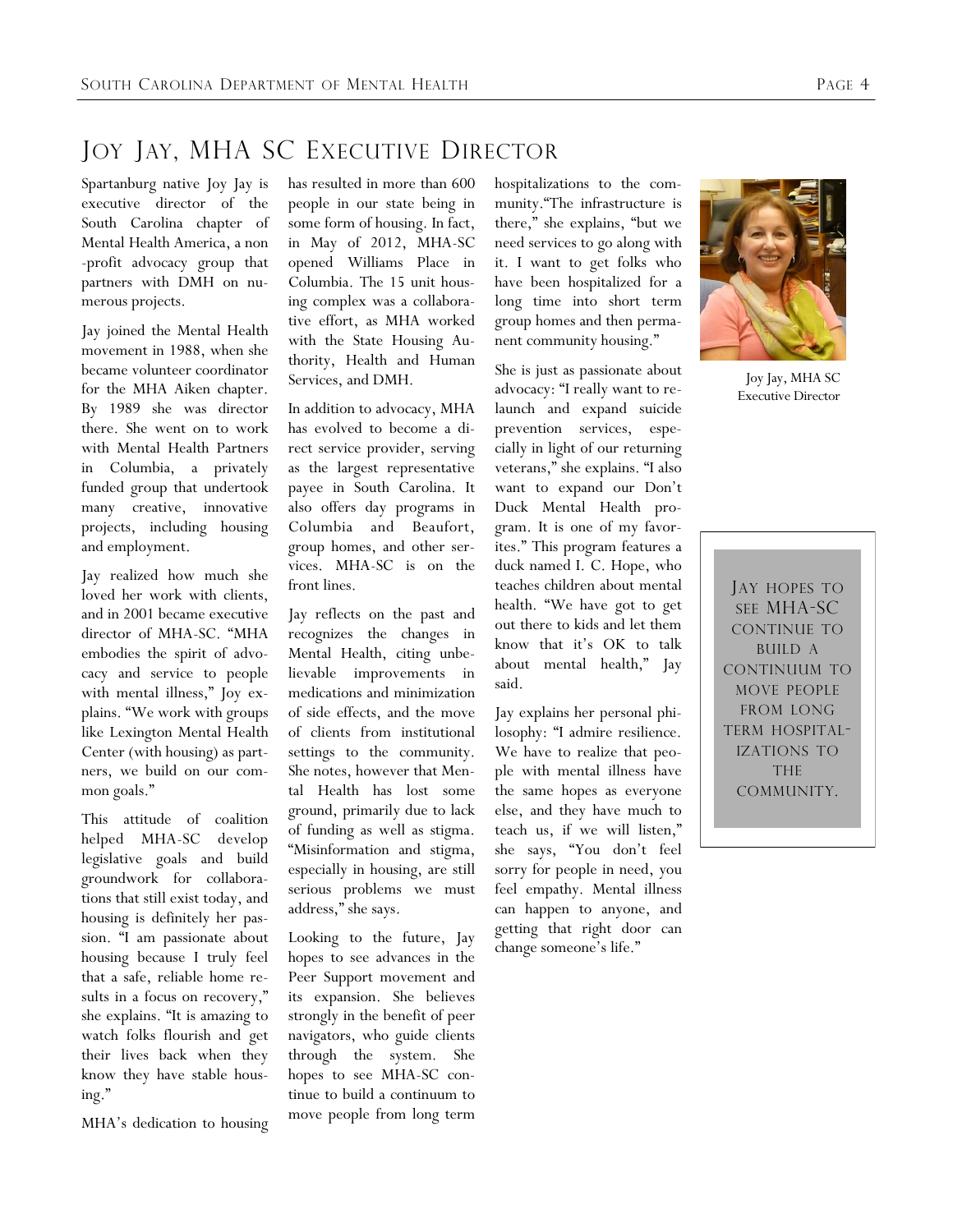#### BONNIE PATE, SC SHARE EXECUTIVE DIRECTOR (continued from page 3)

to them about recovery goals – to work directly with people in their communities.

In addition to her role as executive director at SHARE, Pate serves as volunteer director and board chair of Faces and Voices in Recovery (FAVOR), a non-profit addiction support organization formed in 2006. The group, funded in part by a grant from the South Carolina Department of Alcohol and Other Drug Abuse Services, has five chapters across South Carolina, and was built by substance abuse recovery advocates.

When asked what she hopes to see for the future of mental health and substance abuse recovery, Pate says, "I want to see services come together. Professionals must share their knowledge and work as a

team, listening to and respecting one another. We should all have the same knowledge."

―There is nothing to be ashamed of," says Pate, explaining her personal philosophy of recovery. "We must never go back to making clients feel that they are helpless. Everyone needs help in some way, but recovery is real and I've seen it firsthand."

### DIANE FLASHNICK, FFSC DIRECTOR



Diane Flashnick, FFSC Director

Diane Flashnick is director of the Federation of Families for Children's Mental Health of South Carolina (FFSC). The only non-profit organization in South Carolina that advocates solely for children and adolescents with mental health needs and their families, FFSC has worked with DMH since its inception.

The FFSC's wide range of activities includes a yearly commemoration of Children's Mental Health Awareness Week. For many years, on National Children's Mental Health Awareness Day (as designated by the Substance Abuse and Mental Health Services Administration (SAMHSA), the FFSC has held a rally at the State House to raise awareness and disseminate information about children's mental health issues and service needs to the public, and to fight the stigma associated with those issues.

Flashnick is a natural advocate. The Columbia native coowned a photography business for 18 years, but fell into the field as she advocated for her son. "Since his birth, I noticed differences," she said. "He received a diagnosis of ADHD at age 8, and I've been an advocate for him through high school. He's now 31, and a successful business owner."

Working to ensure her son received the services he needed led to participation in Columbia Area Mental Health Center's Parents' Support Group, where another member told her about a job – a project the National Alliance for Mental Illness of SC had written and was funded by DMH to support families of children with mental health issues. She was hired, and began launching parent support groups throughout South Carolina. When the project moved to Mental Health America of SC, there were 20 state wide.

With her knowledge of the Individuals with Disabilities Education Act (IDEA) and Individualized Education Programs (IEP), Flashnick went to work for ProParents. The family support network grant evolved into its own 501c3 – the FFSC. Flashnick served on the board and applied to be the executive director.

The FFSC was initially solely grant-funded, but has since begun to receive continuing federal funding from SAM-HSA and NIMH, as well as foundations and donations. Its focus is to supply training, education and support to parents of children and adolescents with mental health needs and to teach parents how to advocate on behalf of their children at the community and state level.

Children, adolescents, and their families served by FFSC are involved with many child services agencies. As such, the organization has branched out to provide information to the Office of Exceptional Children, DHEC, DSS, DMH, Juvenile Justice and others.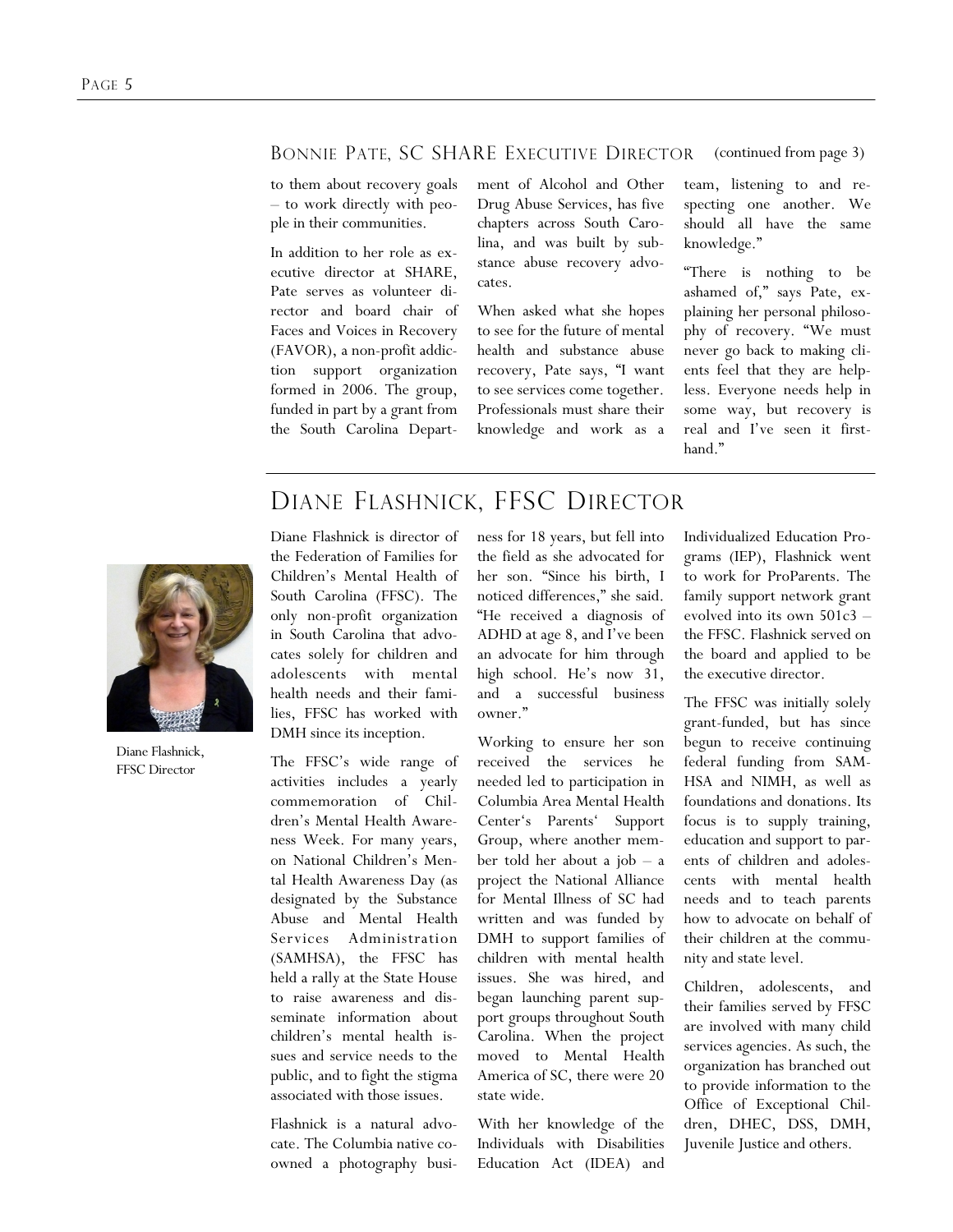#### DIANE FLASHNICK, FFSC DIRECTOR

The FFSC's future goals include becoming a Medicaid provider. "There is a tremendous need for services," explains Flashnick, "and it has been proven that families relate to and learn from their peers."

#### Flashnick reflects on her values: "I've always loved a challenge, and boy did I get a good one. Every day is a challenge – seeing how we are going to meet the challenge of what children and families need, especially in the last

two or three years, as child service agencies have taken such financial hits. But we are dedicated to creating a system of care for the children and adolescents we serve."

(continued from page 5)

### DR. SHILPA SRINIVASAN

Dr. Shilpa Srinivasan has an impressive resume. She is a member of the faculty of the University of South Carolina (USC) School of Medicine, where she is an associate professor of Clinical Psychiatry in the Department of Neuropsychiatry. She also holds adjunct positions in the Department of Internal Medicine - Division of Geriatrics. A selfproclaimed "clinician at the core," she is a board-certified geriatric and general psychiatrist, and serves as assistant training director of the Geriatric Psychiatry Fellowship Program, a cooperative between Palmetto Health and the USC School of Medicine. Dr. Srinivasan is also former president of the SC Psychiatric Association. She has worked with DMH, serving as geriatric psychiatry consultant at CM Tucker Nursing Care Center, where she provided psychiatric consultations.

Born in Bangalore, India, Dr. Srinivasan's expectations for her career were high. For her, becoming a physician was the first step. "I pursued a career in psychiatry because it not only involves a strong understanding of the human mind/body interface, but it is also a specialty that allows an

individual the chance to expand from the Science of medicine to the Art of medicine," Dr. Srinivasan said. ―Communicating with individuals about their problems and building a partnership in care is fulfilling to me."

Dr. Srinivasan completed Medical School in Hungary including rotations in the United States. She completed her Psychiatry residency at Tulane University School of Medicine in New Orleans, Louisiana. She then worked as a psychiatrist in Community Mental Health before returning to pursue a fellowship in Geriatric Psychiatry at LSU Health Sciences Center in New Orleans.

Dr. Srinivasan was in New Orleans in 2005 during Hurricane Katrina. When Katrina hit, there was literally no home to return to. She and her husband came to his home state of South Carolina, where they had support and friends. "The city and the medical system welcomed us with open arms," she said. "I was fortunate to be able to complete my fellowship from LSUHSC New Orleans via collaboration with William Jennings Bryan Dorn VAMC in Columbia."

Dr. Srinivasan has three career focuses: teaching, treating, and research, the "academic trifecta," as she calls it. "One of the strengths of the academic program and department of Neuropsychiatry here at the School of Medicine is the robustness of the ties it has with state public and private institutions; it provides an amalgam of activities," she said. "I am fortunate to be able to develop and expand that skill set into avenues of research and education that really allows for the use of clinical skills in a fashion that promotes progress and not redundancy."

―Mental healthcare providers in all areas have a common vision: access, provision, and parity, crossing all demographics and boundaries," she said. "However, we face the very real challenges of financial pressures, access to care, and service provision."

Still, she sees strengths: "We are fortunate here to be able to work as a team. It's like we tell our patients – 'You need to work with your healthcare team, don't go it alone.' In the same way we have to fortify our system by being a team, just as we fortify our patients."



Dr. Shilpa Srinivasan

**HEALTHCARE** PROVIDERS IN ALL AREAS HAVE A COMMON VISION: ACCESS, PROVISION, AND PARITY, CROSSING ALL DEMOGRAPHICS AND BOUNDARIES."